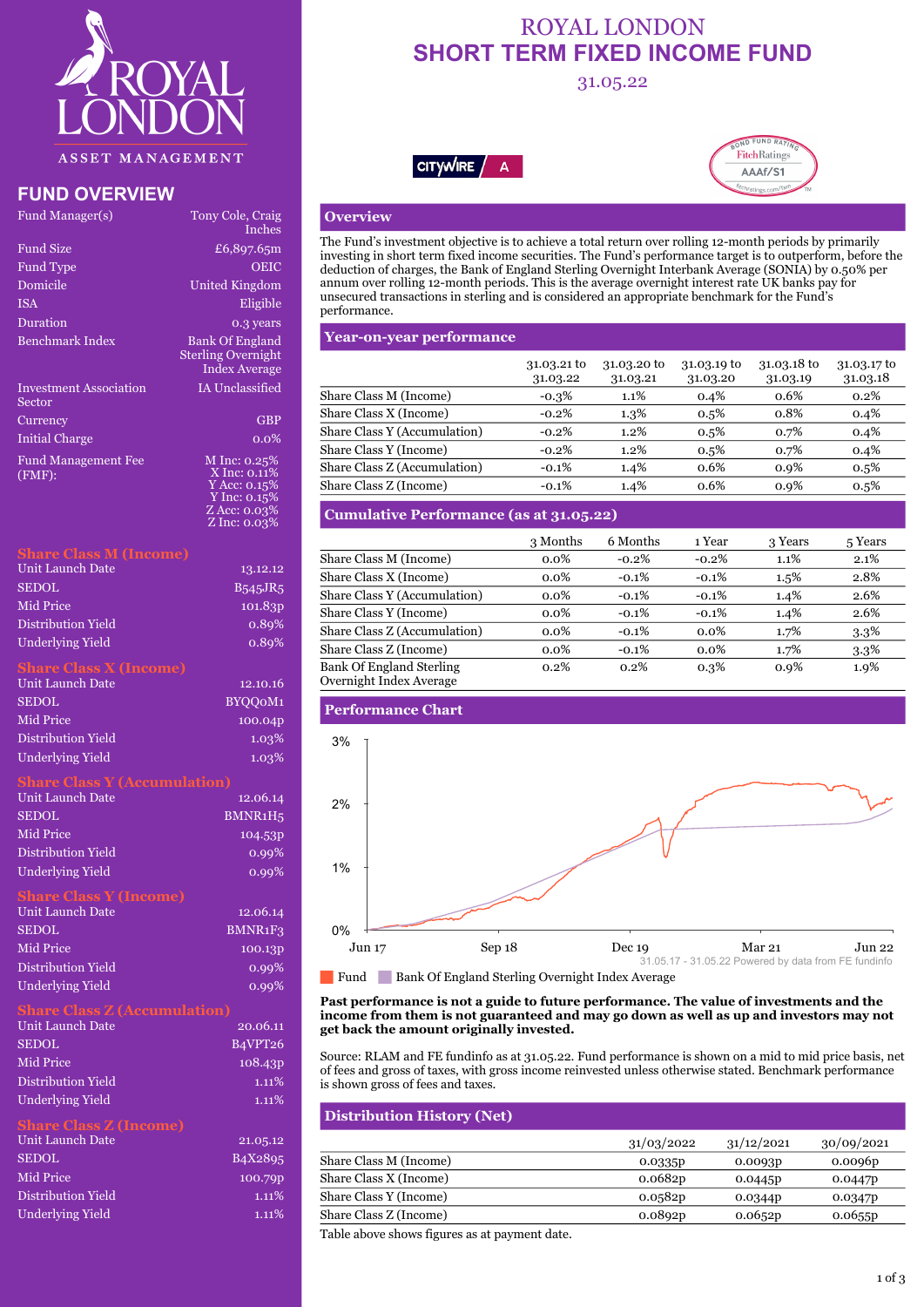#### **Craig Inches**

Co-manager Fund Manager tenure: 22.06.11



### **Tony Cole**

Co-manager Fund Manager tenure: 18.05.15

#### **Yield Definitions**

The distribution yield reflects the amounts that may be expected to be distributed over the next 12 months. The underlying yield reflects the annualised income net of expenses of the Fund as a percentage (calculated in accordance with the relevant accounting standards). Both these yields are calculated as a percentage of the midprice of the Fund as at the date shown and are month end snap shots of the portfolio on that day and do not include any preliminary charges. Investors may be subject to tax on distributions. Reported yields reflect RLAM's current perception of market conventions around timing of bond cash flows.

This is a financial promotion and is not investment advice. The Fund is a sub-fund of Royal London Bond Funds ICVC, an open-ended investment company with variable capital with segregated liability between sub-funds, incorporated in England and Wales under registered number IC000797. The Authorised Corporate Director (ACD) is Royal London Unit Trust Managers Limited, authorised and regulated by the Financial Conduct Authority, with firm reference number 144037

Issued by Royal London Asset Management Limited, 55 Gracechurch Street, London, EC3V 0RL. Authorised and regulated by the Financial Conduct Authority, firm reference number 141665. A subsidiary of The Royal London Mutual Insurance Society Limited.

Source: RLAM, FE fundinfo and HSBC as at 31.05.22, unless otherwise stated. Yield definitions are shown above.

Our ref: FS RLAM PD 0041

For more information concerning the risks of investing, please refer to the Prospectus and Key Investor Information Document (KIID). Breakdowns exclude cash and futures.

#### **Fund Commentary**

The Bank of England (BoE) increased the UK base rate to 1% at the start of May – the highest level since 2009 and the third rate rise seen in 2022 and its fourth consecutive increase since December. Although there are concerns over growth, inflation was the dominant factor, with CPI jumping from 7% in March to 9% in April – much of the jump being due to the effect of energy price rises. Bank guidance suggested that were more increases to come.

UK money markets again saw increasing rates. After remaining static at 0.69% in April, SONIA jumped to 0.94% following the rate increase, while ICE Term SONIA three-month rates rose from 1.11% to 1.31%. Two-year gilts, often seen as a proxy for market expectations of BoE rates, ended little changed, slipping from 1.60% to 1.59%.

With our view that the market was pricing in too many rate hikes from the BoE, we trimmed short-term holdings in short-dated gilts, adding to longer dated CDs including one year paper from Toronto Dominion and Goldman Sachs. We also added to covered exposure, including Royal Bank of Canada in the secondary market and mew issues from Toronto Dominion and Canadian Imperial Bank of Commerce. \*Based on Z Acc share class, gross of fees and tax

This is not a recommendation or solicitation to buy or sell any particular security. The views and opinions expressed herein are those of the manager at the time and are subject to change without notice.

### **Unit Charges**

|                                     | Initial Charge | Minimum Investment |
|-------------------------------------|----------------|--------------------|
| Share Class M (Income)              | $0.00\%$       | £100,000           |
| Share Class X (Income)              | $0.00\%$       | £200,000,000       |
| <b>Share Class Y (Accumulation)</b> | $0.00\%$       | £1,000,000         |
| Share Class Y (Income)              | $0.00\%$       | £1,000,000         |
| Share Class Z (Accumulation)        | $0.00\%$       | £1,000,000         |
| Share Class Z (Income)              | $0.00\%$       | £1,000,000         |

#### **Credit Breakdown**

|     | Fund  | Index                    |
|-----|-------|--------------------------|
| AAA | 38.7% | $\overline{\phantom{0}}$ |
| AA  | 29.5% | $\overline{\phantom{0}}$ |
| А   | 31.7% | $\overline{\phantom{0}}$ |
|     |       |                          |

| <b>Sector Breakdown</b>         |      | <b>Maturity Profile</b>                                                                                          |                                                |       |  |
|---------------------------------|------|------------------------------------------------------------------------------------------------------------------|------------------------------------------------|-------|--|
|                                 | Fund |                                                                                                                  | Fund                                           | Index |  |
| Corporate Bonds                 |      | 2.0% $0 - 5$ years                                                                                               | 100.0%                                         |       |  |
| <b>Covered Bonds</b>            |      |                                                                                                                  |                                                |       |  |
| Gilts                           |      | $39.3\%$ Maturity classifications reflect issue maturity date,<br>0.9% not market interpretation of redemptions. |                                                |       |  |
| Supranationals & Agencies       |      | 2.0% Totals may not equal 100% as they do not include                                                            |                                                |       |  |
| <b>Money Market Instruments</b> |      |                                                                                                                  | 55.7% the impact of cash and foreign exchange. |       |  |

#### **Top 10 Holdings as at 31.05.22**

|                                                   | r unu   |
|---------------------------------------------------|---------|
| United Overseas Bank Ltd Frn 21/09/2026           | 2.3%    |
| Canadian Imperial Bank Of Commerce Frn 23/06/2026 | 2.2%    |
| Bank Of Montreal Frn 15/09/2026                   | $2.2\%$ |
| Royal Bank Of Canada Frn 13/07/2026               | 2.1%    |
| Bank Of Nova Scotia Frn 22/06/2026                | $2.1\%$ |
| Deutsche Pfandbriefbank Ag Frn 26/04/2024         | $1.9\%$ |
| Dbs Bank Ltd Frn 17/11/2025                       | 1.7%    |
| Bank Of Nova Scotiathe Frn 14/03/2025             | 1.7%    |
| Tsb Bank Plcunited Kingdom Frn 15/02/2024         | 1.7%    |
| Dzbk 2.10% Cd 28/04/2022 - 28/04/2023             | 1.7%    |
| <b>Total</b>                                      | 19.6%   |
| <b>No of Holdings</b>                             | 123     |

Fund